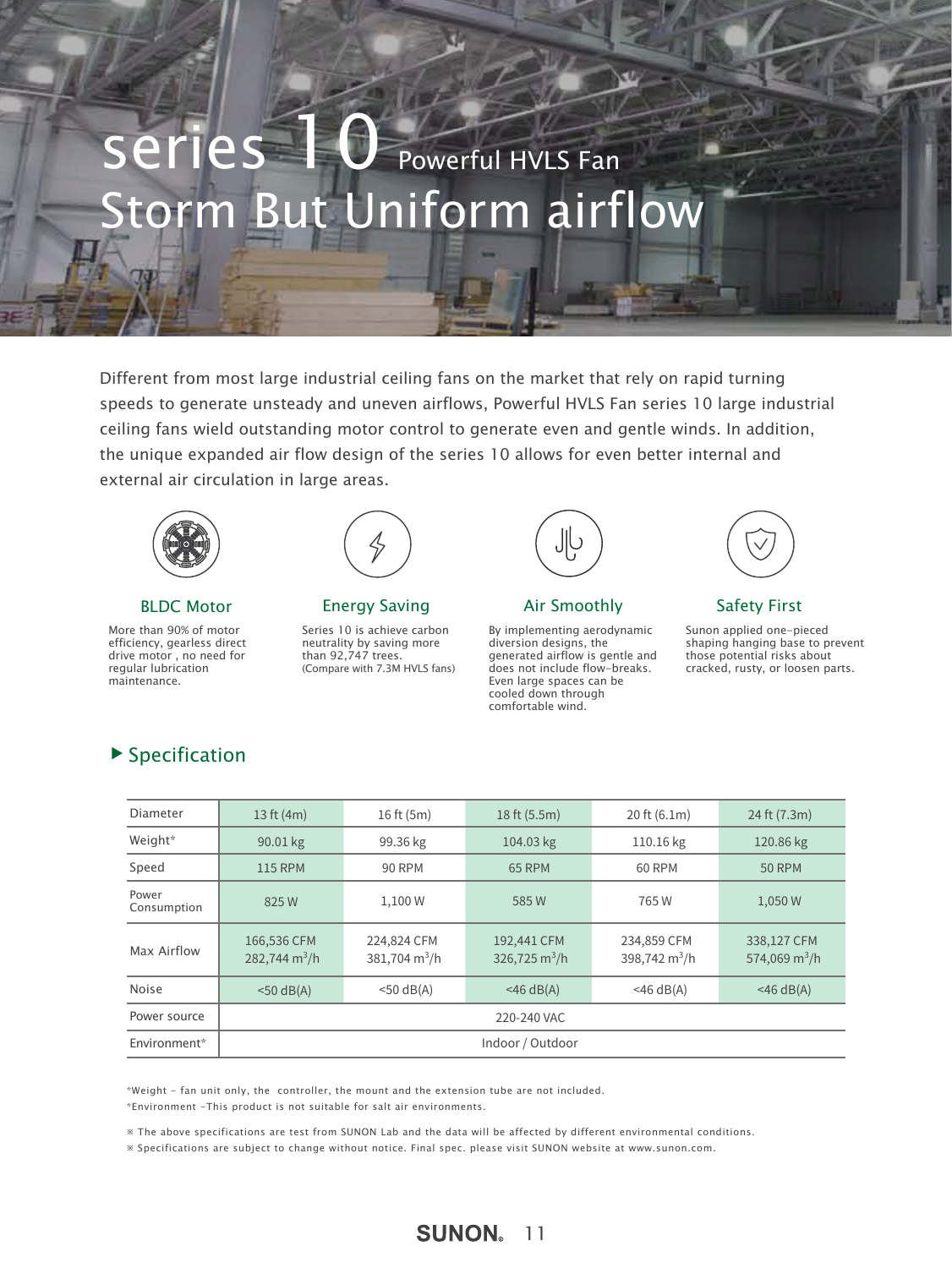

### Air Volume



### ▶ The Placement & Clearance between Fan and Obstructions



### ▶ Facility Type

factory, ranch, greenhouse, hangar, gymnasium, warehouse, hypermarket, supermarket, exhibition hall

### **SUNON** 12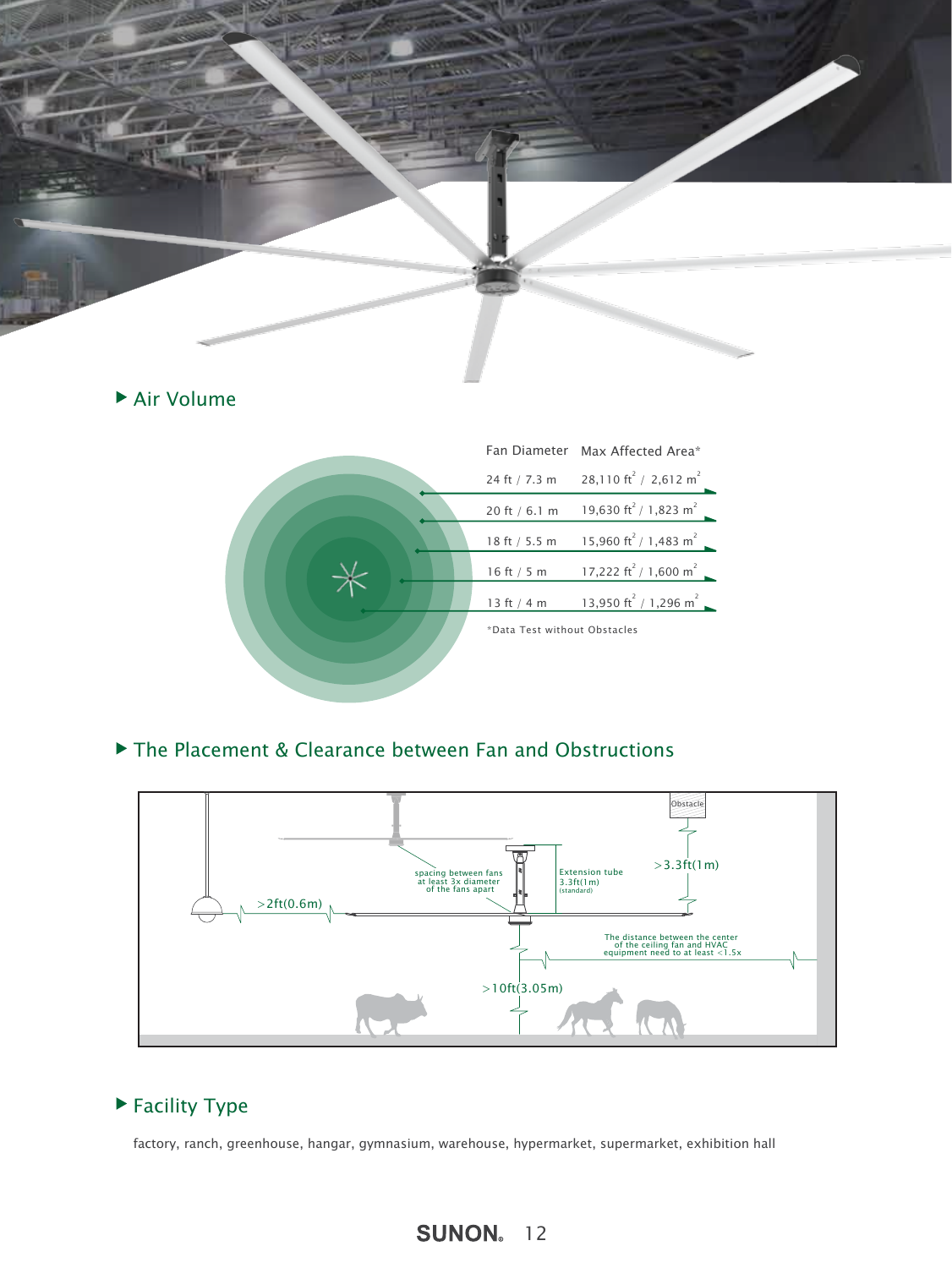

### 100% R&D and Manufacturing by SUNON

With 40 years of experience in BLDC motor technology and manufacturing capability, SUNON's HVLS fan solution mastered the core technology of motor and the optimal characteristics of the airfoil. The product is 100% under SUNON controlled from design to manufacture, eliminating the problems of buying motors, airfoil, drive and parts separately from the market and then reassemble. Achieving a performance no other HVLS fans achieved.

# Successful story



#### Modern HVLS Fan - Mumbai, India

Located in the tropics, Mumbai is hot and humid. Using Modern HVLS Fan can dissipate the heat and humidity, as well as generate indoor circulation, providing a natural and comfortable cooling.

#### Powerful HVLS Fan series 1 - Tainan, Taiwan

This 24–hour running factory needs precise<br>control of their cost and capacity. The series 1<br>delivers the lowest cost but provides the<br>maximum ventilation, optimizing the space<br>between people and equipment in this<br>working e





#### Powerful HVLS Fan series 1 - Okinawa, Japan

This island resort has created a brand-new<br>restaurant with comfortable air conditioning.<br>To make every guest feel cozy and relaxed<br>during their mealtime. The high-ceilinged<br>roof is equipped with the series 1. Not only<br>bala



More application fields

#### Powerful HVLS Fan series 3 - Kaohsiung, Taiwan

Taiwan lies in the subtropics. A hot<br>environment reduces milk production<br>and milk quality. The highly-diffused<br>airflow of series 3 ceiling fans accelerate<br>air circulation both inside and outside<br>the farmhouse, keeping the



**SUNON** 13